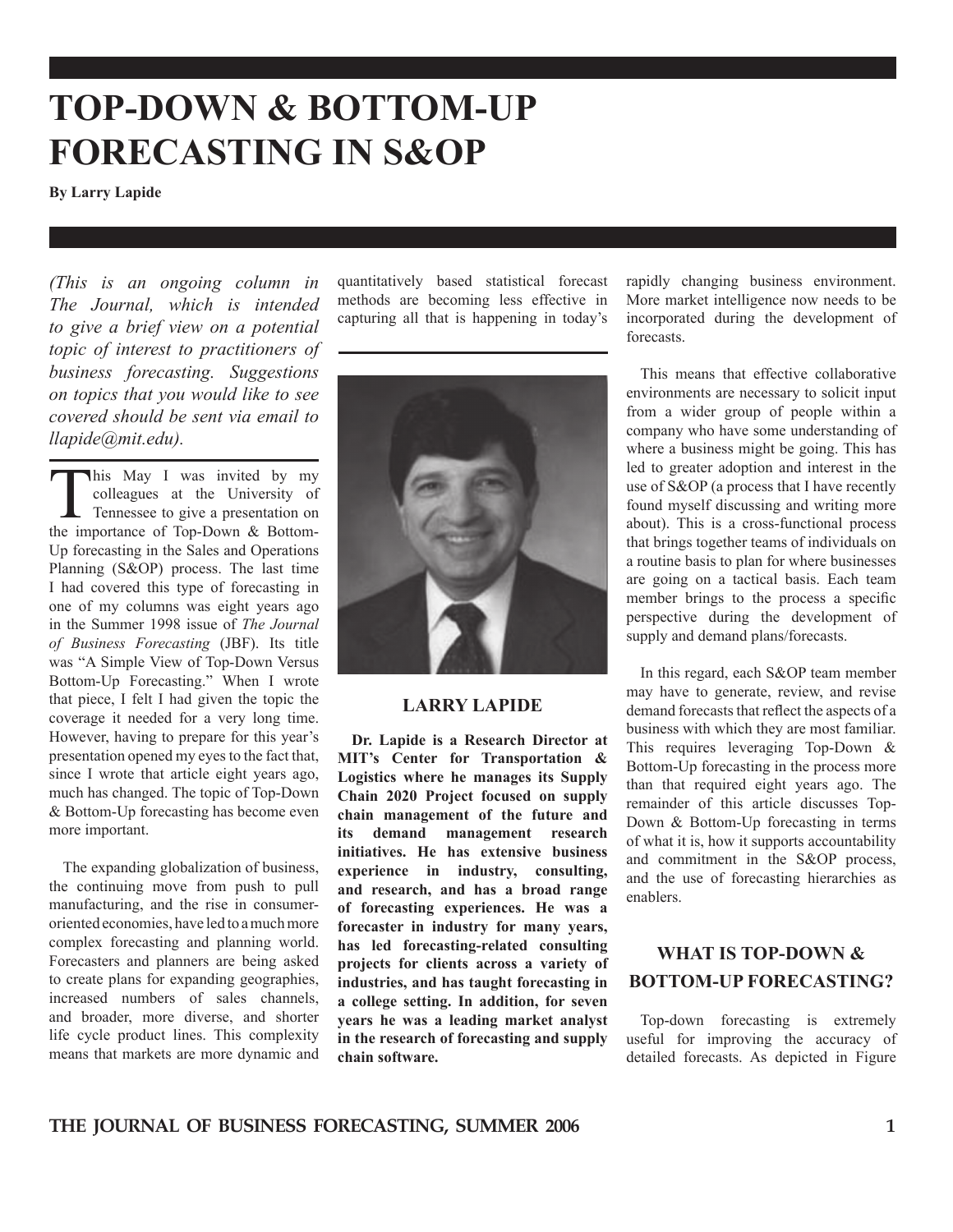1, aggregated demand is less volatile than its individual components, so on a relative basis a forecast of the aggregate is more accurate than the forecasts of its individual components. This is due to the phenomenon of compensating errors where random errors and variations tend to cancel each other out. This is the principle behind the concept of Top-Down forecasting where, rather than forecasting each component separately, it is better to first forecast the aggregated group and then disaggregate the resulting forecast to derive the forecasts of the individual components. The good news is that this principle can be leveraged for any type of aggregation, such as aggregations across products, sales channels (e.g., stores), geographies, and even time itself.

 However, as discussed in my Summer 1998 JBF column, one of the things to be careful about is that Top-Down forecasting only makes sense when a top-level aggregated group is made up of components that have similar patterns of variation. That is because component forecasts are frequently derived by breaking down the top-level forecast using the proportions that the individual components represent of the total. When this is done, the pattern of variation of the aggregated group would be assumed for the individual components and this may not always hold.

 The use of Bottom-Up forecasting is better for situations where the individual components have different patterns of variation. Under the concept of Bottom-Up forecasting, one forecasts the individual components separately and then adds the forecasts up to get the forecast for the aggregated group.

 Generally, Top-Down or Bottom-Up used on an exclusive basis is not the best way to forecast. Often the aggregate group's Bottom-Up forecast can be improved by replacing it with a Top-Down forecast. The individual Bottom-Up component forecasts can be then improved by adjusting each using correction factors derived from looking at the aggregated group's Bottom-Up versus its Top-Down forecast. (For example, if the Bottom-Up forecast predicts aggregate



sales to remain flat, while the Top-Down forecast predicts it to grow by 10%, then the correction factor to apply to the bottomlevel forecasts would be 1.1). Thus, Top-Down in conjunction with Bottom-Up, and even Middle-Out is recommended.

### **THEIR USE IN THE S&OP PROCESS**

 There are two ways in which Top-Down & Bottom-Up forecasting is useful during S&OP, a process that is predicated on developing consensus-based demand and supply plans. Cross-function teams comprised of members from the supply chain, operations, marketing, sales, and finance organizations meet to discuss their plans for generating and satisfying customer demand. The process is driven by a baseline demand forecast that reflects the demand expected from the marketing and sales plans, which in turn drives the supply plans reflecting the future activities of the operations, manufacturing, logistics, and procurement organizations. Thus, the first (obvious) way in which Top-Down & Bottom-Up forecasting is useful in the S&OP process is during the development of the baseline forecast, in order to take advantage

of the accuracy that can be achieved from using both types in conjunction with each other. For example, brand-level forecasts may be most accurately generated at the brand level, and SKU-level forecasts might best be derived from disaggregating the brand-level forecasts using Top-Down forecasting. In turn, product group forecasts might best be derived by aggregating the brand-level forecasts using Bottom-Up forecasting.

 The S&OP process also involves refining the supply and demand plans, as well as the baseline-demand forecast. The resulting consensus-based supply and demand plans developed during the process require accountability and commitment from each of the stakeholder organizations involved to ensure each will execute as close as possible to what is embodied in the plans. In order to get this type of buy-in and increase forecast accuracy, each organization needs to participate in the development of the forecasts in terms of reviewing and revising them as necessary.

 This is best accomplished by translating and representing the demand forecasts in a form in which each organization is used to dealing with. If marketing's approach to